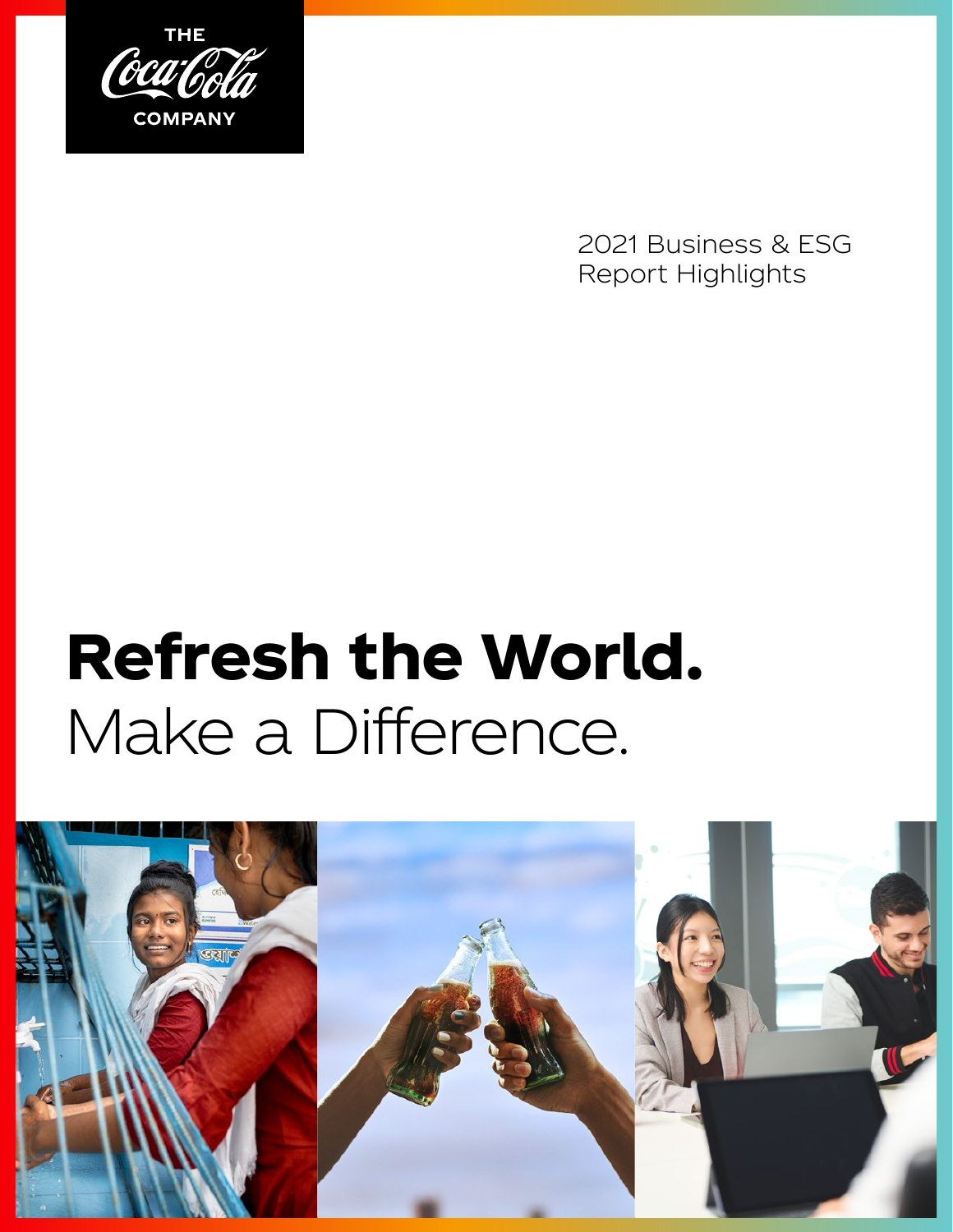

**James Quincey** Chairman and CEO

> "Together, we're using our global presence to build a more sustainable future for our business and the planet while staying laser-focused on growth. In 2021, our networked way of working drove strong results, and I'm proud of what we've achieved."

Jenne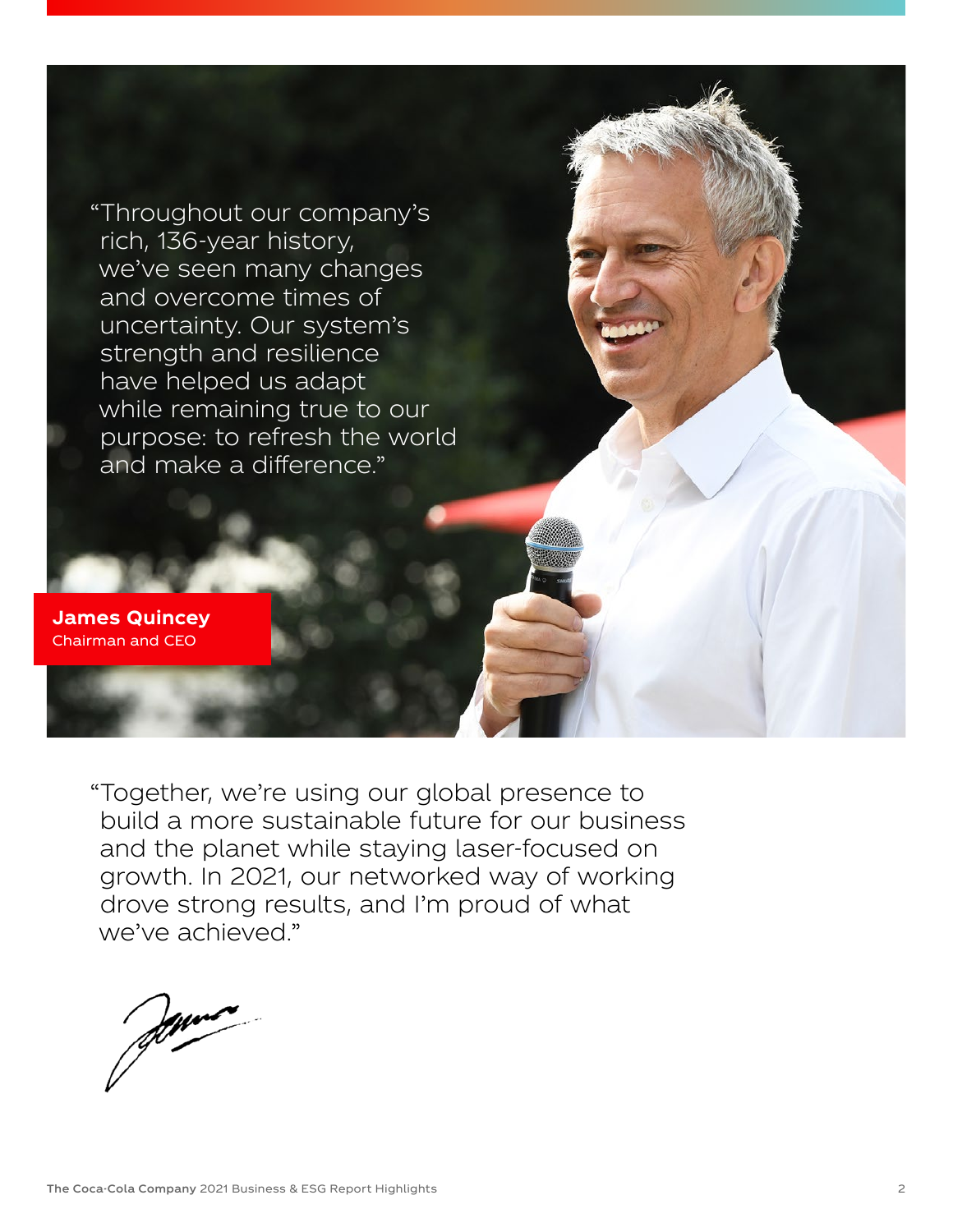# Executive Summary

**2021 SUSTAINABILITY HIGHLIGHTS**

### Reducing Added Sugar | Climate

# 900,000+

tons of added sugar removed from our global portfolio from 2017–2021 through efforts to reformulate more than 1,000 beverages

#### 167% **GOAL ACHIEVED**

of water used in our finished beverages returned to nature and communities in 2021<sup>1</sup>

# 18.5M+

people provided access to safe drinking water, sanitation and hygiene since 2010.<sup>2</sup>

### Sustainable Agriculture

### STRENGTHENED OUR PRINCIPLES FOR SUSTAINABLE AGRICULTURE (PSA)

Evaluated more than



across 115+ countries and territories against the PSA framework

**SCIENCE-BASED TARGET**

25%

absolute greenhouse gas emissions reduction by 2030 against a 2015 baseline

### Water Leadership World Without Waste

2050

NET ZERO

AMBITION

90%

of our packaging recyclable globally<sup>3</sup>

61%

of the equivalent bottles and cans we introduced into the market in 2021 were collected and refilled or collected for recycling<sup>4</sup>

### Diversity, Equity & Inclusion

### **Our Aspirations by 2030**

- 50% led by women globally
- U.S. employee population across all job levels will align with U.S. census data by race and ethnicity

### Giving Back

13.6%

recycled material used in our PET plastic packaging globally

# \$109.2M

In 2021, The Coca-Cola Foundation contributed \$109.2 million to approximately 350 organizations around the world.

1 Peer-reviewed methodologies were used to calculate volumetric benefits per project and operating unit; calculated benefits per project and operating unit using peer-reviewed methodologies; all replenish data are internally validated and verified; the equivalent volume for 100% Replenish rate (175 Billion Liters [BL]) is externally assured; Benefits fall into three categories: Watershed Protection and Restoration (229.1 BL), Water for Productive Use (47.5 BL) and Water Access and Sanitation (16.7 BL). Due to joint venture or merger and acquisition activities between 2019 - 2021, certain

brands may not be accounted for in this metric. Unless otherwise stated, in this document finished beverages is based on global sales volume.

- 2 Calculated with self-reported and internally validated data.
- 3 Only recyclable where infrastructure exists.
- 4 The collection rates represent average collection rates for select primary consumer packaging, which is the percentage of our packaging that was collected for recycling (or refill).

Recognized by CDP as a

2021 SUPPLIER ENGAGEMENT LEADER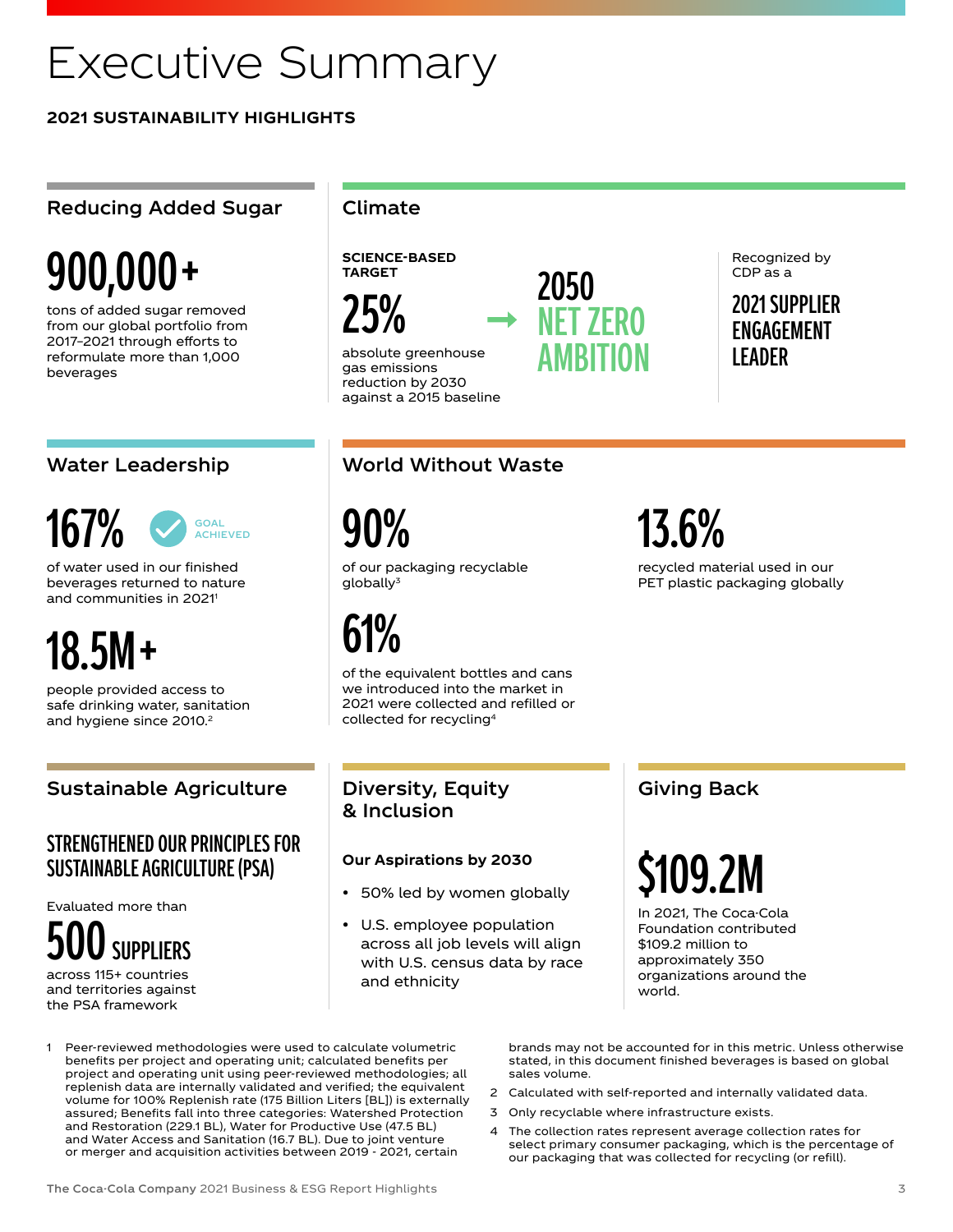# Water Leadership

Building on a decade of water leadership, in 2021 we launched a bold new strategy to increase water security for our business, supply chain, communities and nature.

### 2030 Water Security Strategy

Our strategy focuses on increasing water security through local water replenishment, advocacy for smart water policies and responsible water use across our operations and supply chain.



### **2030 WATER VISION**

Increase water security where we operate, source ingredients and touch people's lives by improving water availability, quality, access and governance.

Our global goals for 2030 fall under three pillars with one additional cross-cutting goal, at least 100% global replenishment of the water used in our finished beverages:

- 1 Our Operations
- 2 Our Communities
- 3 Our Watersheds



of the water used in our finished beverages returned to nature and communities in 2021<sup>1</sup>

# 18.5M+

people provided access to safe drinking water, sanitation and hygiene since 2010<sup>2</sup>

Earned a place on CDP's

"A LIST" for action on water security in 2021.



- 1 Peer-reviewed methodologies were used to calculate volumetric benefits per project and operating unit; calculated benefits per project and operating unit using peer-reviewed methodologies; all replenish data are internally validated and verified; the equivalent volume for 100% Replenish rate (175 Billion Liters [BL]) is externally assured; Benefits fall into three categories: Watershed Protection and Restoration (229.1 BL), Water for Productive Use (47.5 BL) and Water Access and Sanitation (16.7 BL). Due to joint venture or merger and acquisition activities between 2019 - 2021, certain brands may not be accounted for in this metric. Unless otherwise stated, in this document finished beverages is based on global sales volume.
- 2 Calculated with self-reported and internally validated data.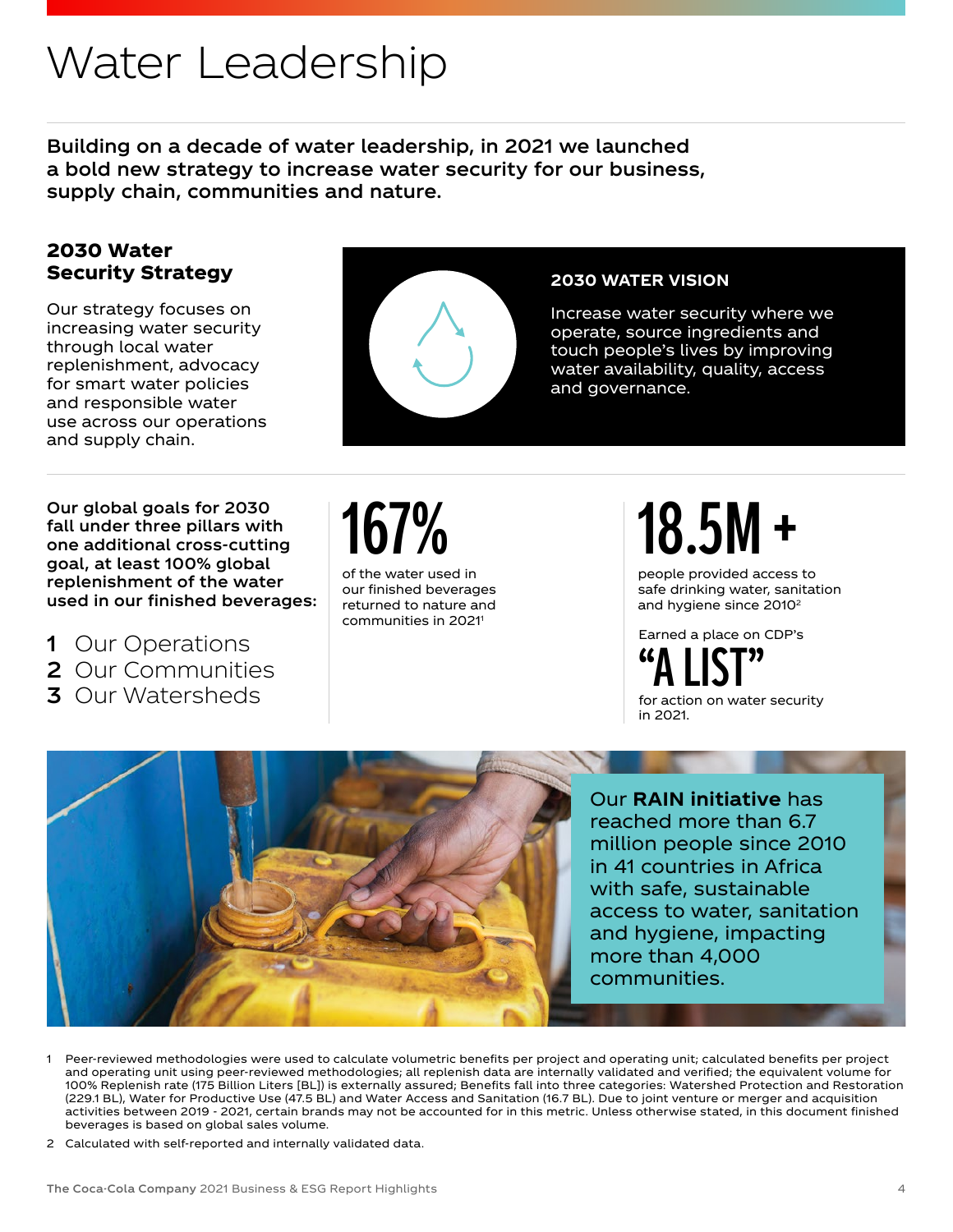# Our Total Beverage Portfolio

### **OFFERING MORE CHOICES AND REDUCING ADDED SUGAR**

Our evolution as a total beverage company continues as we respond to consumer desires for more choices across a wider range of categories.



In 2021, average sugar per 100 ml declined while global volume grew. In 2020, both average sugar per 100 ml andvolume declined, primarily due to the impact of the COVID-19 pandemic.



242

low- or no-sugar products launched in 2021

# 19 OF TOP 20

brands have a reduced or zero-sugar option



in North America in 2021, offering portion control to consumers.

- 1 This metric is based on the number of products in our beverage portfolio.
- 2 Low- or no-sugar products have between zero and 5g of added sugar per 100 ml.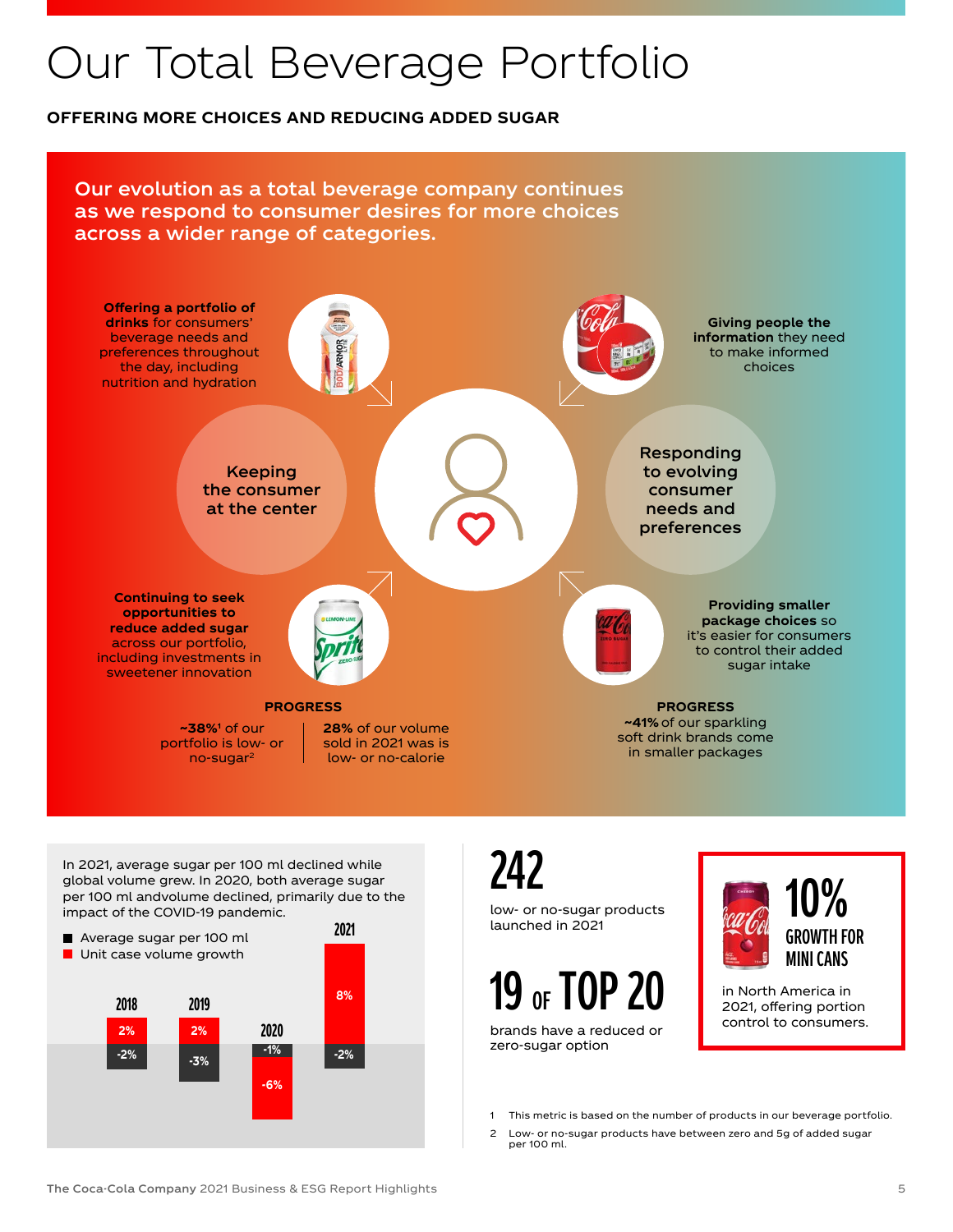# World Without Waste

Tackling the global plastic waste crisis requires cross-sector collaboration and alignment on common principles and targets, and we're working with a range of stakeholders at a global, regional and local level to achieve our goals.

# Design

| <b>GOAL</b>                                                            | <b>GOAL</b>                                                                                                                               | <b>GOAL</b>                                                                                                                                                                      | <b>NEW REUSE GOAL</b>                                                                                                                                                                                          |
|------------------------------------------------------------------------|-------------------------------------------------------------------------------------------------------------------------------------------|----------------------------------------------------------------------------------------------------------------------------------------------------------------------------------|----------------------------------------------------------------------------------------------------------------------------------------------------------------------------------------------------------------|
| Make <b>100%</b> of<br>our packaging<br>recyclable globally<br>by 2025 | Use at least <b>50%</b><br>recycled content in<br>our packaging by<br>2030                                                                | Reduce our use of virgin plastic derived<br>from non-renewable sources by a<br>cumulative 3 million metric tons by 2025                                                          | By 2030, we aim to<br>have at least 25%<br>of our beverages<br>worldwide by volume<br>sold in refillable/<br>returnable glass or<br>plastic bottles or in<br>fountain dispensers<br>with reusable<br>packaging |
| <b>2021 STATUS</b><br>$90\%$ globally <sup>1</sup>                     | <b>2021 STATUS</b><br>23% <sup>2</sup> recycled<br>material in our<br>packaging globally<br>and <b>13.6%</b> for PET<br>plastic packaging | <b>2021 STATUS</b><br>We avoided almost half a million tons<br>of virgin plastic usage through our<br>lightweighting, recycled plastic and<br>renewable material efforts in 2021 |                                                                                                                                                                                                                |

# Collect

### **GOAL**

Collect and recycle a bottle or can for each one we sell by 2030

**2021 STATUS** 61%3

#### In Brazil, we teamed up with bottling partners Solar Coca-Cola and Coca-Cola FEMSA on the Recicla Solar and SustentaPet post-consumer PET collection and recycling initiatives. Since launching in 2019, SustentaPet has collected 46,000 tons of PET (more than 1 billion bottles).

# Partner

#### **GOAL**

Bring people together to support a healthy, debrisfree environment.

#### We sponsor **AB InBev's 100+ [Accelerator](https://www.100accelerator.com/)** incubator program, an open-innovation program that is committed to crowdsourcing and piloting sustainability-focused startups and solutions.

We have partnered with The Ocean Cleanup, which has developed solutions and technology to reduce ocean plastic. Its [Interceptor™](https://theoceancleanup.com/rivers/) solutions extract plastic from rivers, preventing it from reaching oceans. Our new Rivers partnership, which pairs our scale and network with The Ocean Cleanup's technology and data-driven solutions, aims to place cleanup systems in 15 priority rivers around the world.



- 1 Only recyclable where infrastructure exists.
- 2 Includes select primary consumer packaging materials.
- 3 The collection rates represent average collection rates for select primary consumer packaging, which is the percentage of our packaging that was collected for recycling (or refill).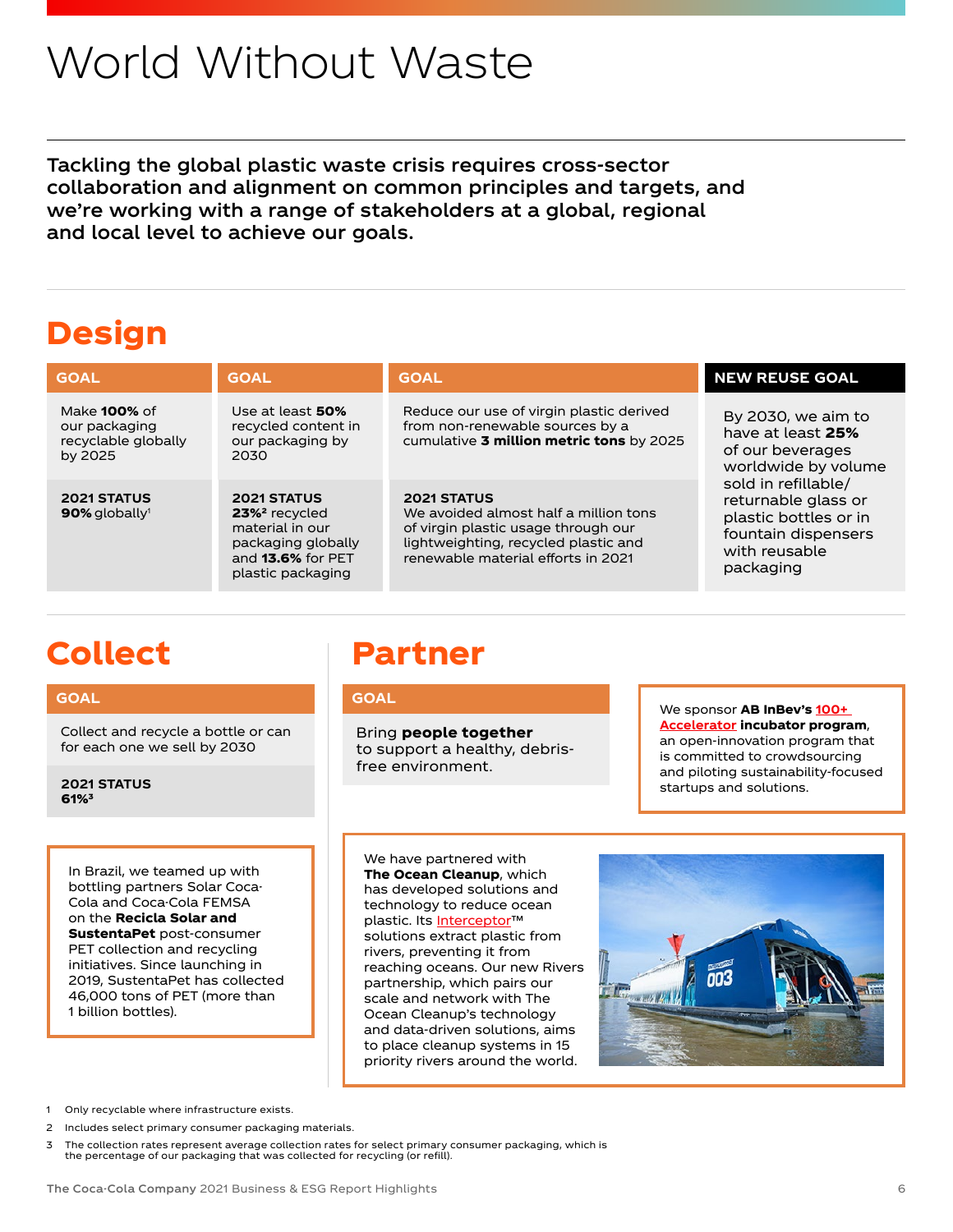# Climate

Our approach to addressing climate change has accelerated in recent years in keeping with the scale and urgency of the issue. Even as we achieved our 2020 "drink in your hand" goal to reduce our relative carbon emissions by 25% against a 2010 baseline, we increased our climate ambition.

# Increasing Our Climate Ambition

# 2030

Our 2030 Science-Based Target, to reduce absolute GHG emissions by 25% against a 2015 baseline

# 2050

Ambition to achieve net-zero carbon emissions by 2050

Our Science-Based Target is a critical step toward our 2050 net zero ambition.

### providing climate data to CDP in 2021 compared to 2020 THE NUMBER OF<br>SUPPLIFRS THE NUMBER OF<br>SUPPLIERS<br>climate data to CDP<br>means de SODP



on CDP Climate Change disclosure for 2021.

### **Focusing on Transparency**

This is the third year we are applying the recommendations of the Task Force on Climate-related Financial Disclosures (TCFD) to guide our disclosure.



## **Going Solar in the UK**

Coca-Cola Europacific Partners completed Phase 1 of a three-phase solar development project at their facility in Wakefield, UK, the largest soft drinks plant in Europe. The early results are promising, already saving £340,000 in 2021 with installation of an 8.2 megawatt solar system that accounts for almost 20% of the facility's electricity consumption.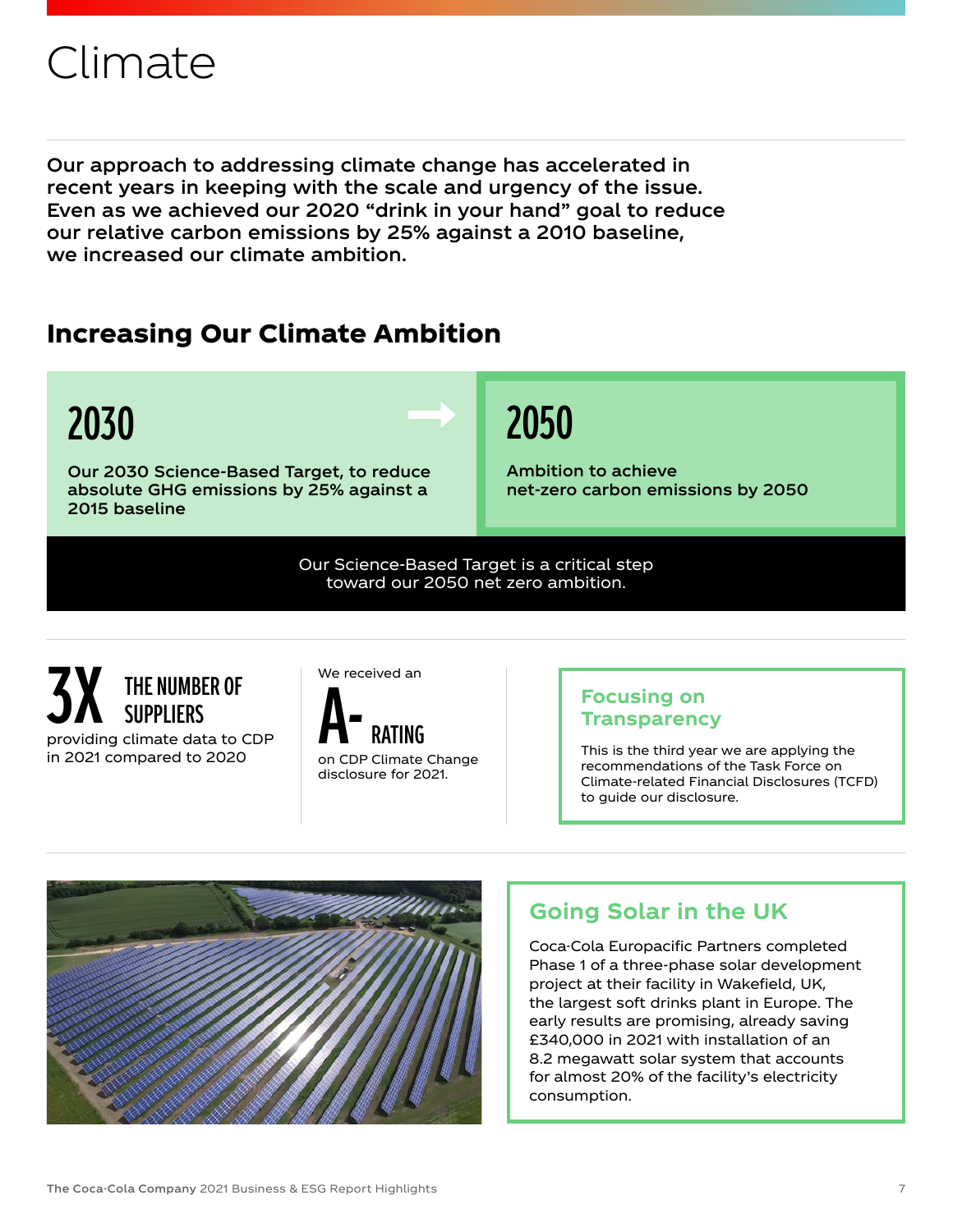# Sustainable Agriculture

We rely on agricultural ingredients to make and package our beverages. Ensuring these ingredients are grown sustainably is a key priority for us, and is essential to our efforts on climate resilience, water security, human rights, sustainable packaging and economic empowerment.



### Progress Toward Our Goal

We track progress against our sustainable sourcing goal for 12 global priority ingredients (cane sugar, mango, grape, orange, apple, corn, lemon, beet sugar, tea, pulp & paper, coffee and soybean), which represent about 80% of our total annual agricultural ingredient purchases.

This bar graph shows progress toward total sustainable sourcing of all 12 global priority ingredients, combined, using third-party validation programs approved under our PSA, effective 2021, alongside progress against our previous Sustainable Agriculture Guiding Principles (SAGP), effective 2013-2020.

The company is working to finalize our benchmarking of third-party validation against the PSA standard, including verifications accepted under the SAGP for which benchmarking continues in 2022. We anticipate resumption of data reporting for individual priority ingredients once we have completed our benchmarking exercise.



Total Sustainable Sourcing of All Priority Ingredients

2020 2021



500 SUPPLIERS Evaluated more than across 115+ countries

and territories against the PSA framework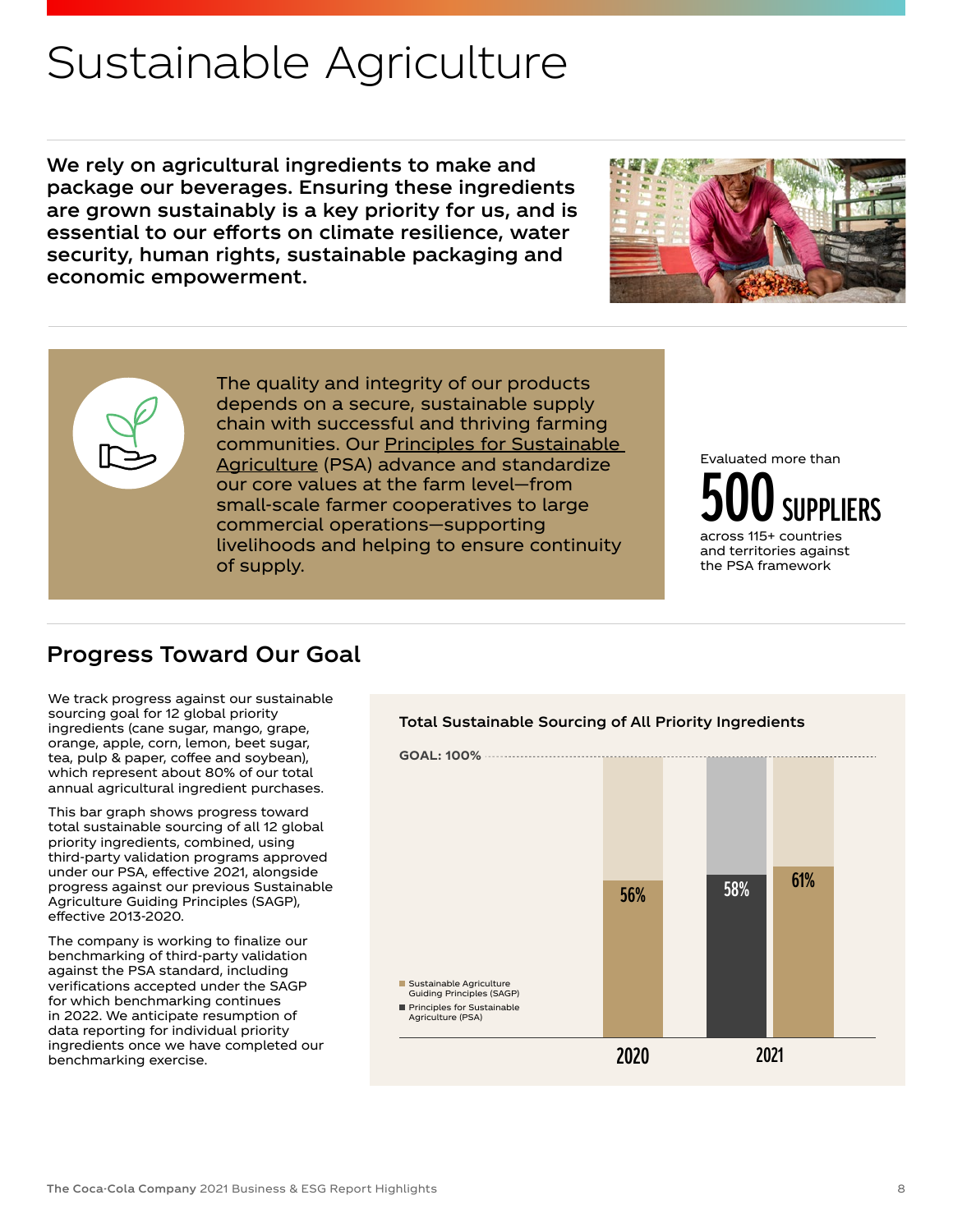# Diversity, Equity & Inclusion

We believe that a diverse, equitable and inclusive workplace makes us stronger as a company, enables us to create a better shared future for employees and communities, empowers access to equal opportunity, and builds belonging in our workplaces and in society.

In 2021, we refreshed our Diversity, Equity & Inclusion (DEI) strategy to expand the global reach and impact of our programs and policies while driving accountability.

3

### Our refreshed DEI strategy is rooted in three long-term ambitions:



1 We aspire for our diverse workforce to mirror the markets we serve.



We strive for **equity** for all people.

2



We celebrate uniqueness and create an inclusive environment.

### Mirroring the Markets We Serve by 2030: 2021 Progress<sup>1</sup>

2021 Global Gender Representation in Senior Management



Aspiring to be 50% led by women globally

Aligning U.S. race/ethnicity representation to U.S. census data across all job levels



### **Fostering Diversity In Data Sciences**

Together with SAP, we are partnering with the Atlanta University Center Data Science Initiative to establish a virtual computer lab at the Robert W. Woodruff Library and offer internships for students at several local Historically Black Colleges and Universities.



1 Data as of December 31, 2021, for salaried and hourly employees. People of color is for U.S. workforce only. This data excludes Bottling Investments Group (BIG), Global Ventures and CHI, as well as newly acquired entities fairlife and BODYARMOR.